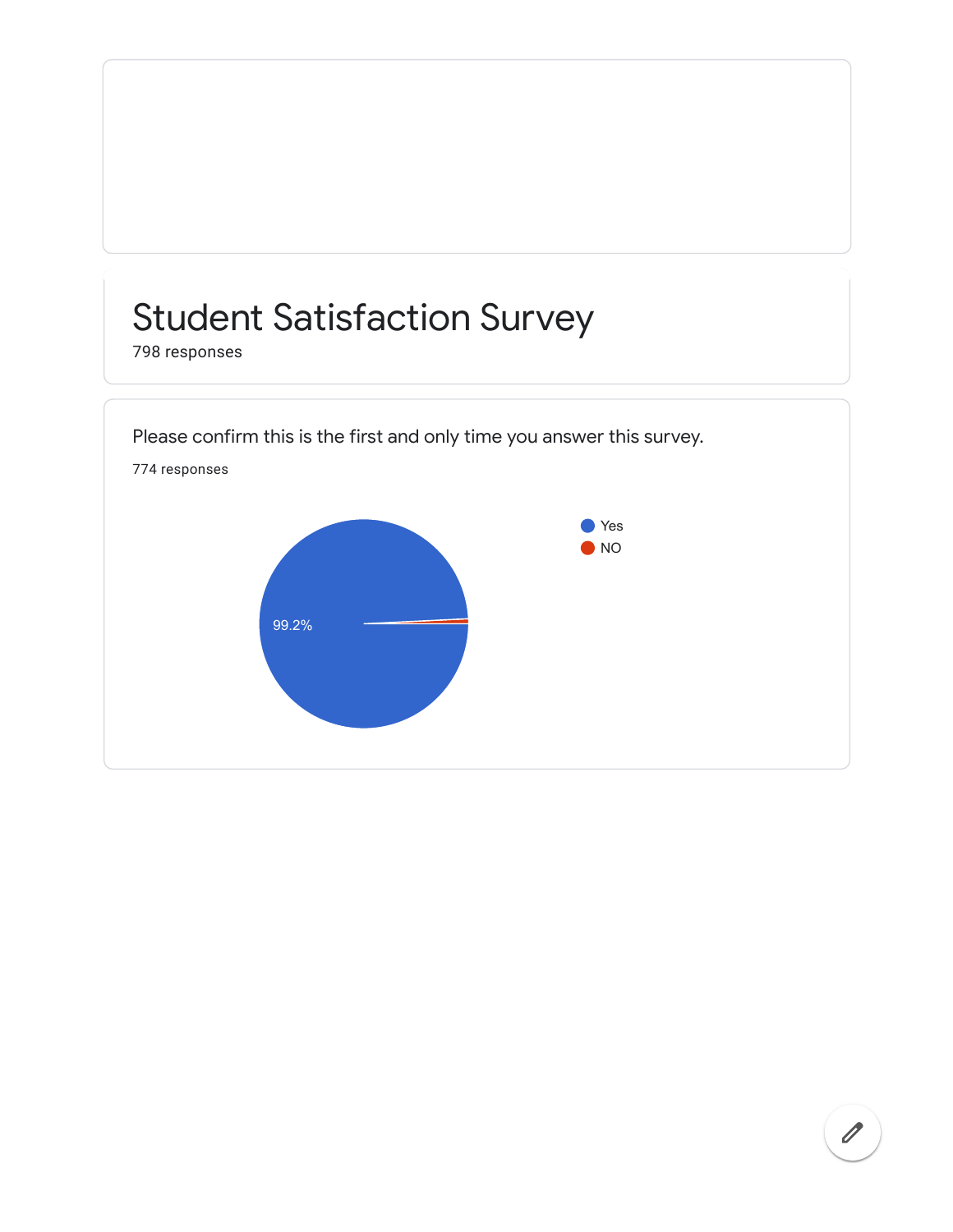

#### College Name

767 responses

Dahiwadi college dahiwadi

Dahiwadi College Dahiwadi

Dahiwadi college Dahiwadi

dahiwadi college dahiwadi

Dahiwadi College

Dahiwadi college Dahiwadi

Dahiwadi college dahiwadi

Dahiwadi College Dahiwadi

Dahiwadi collage dahiwadi

 $\bar{\mathbb{A}}$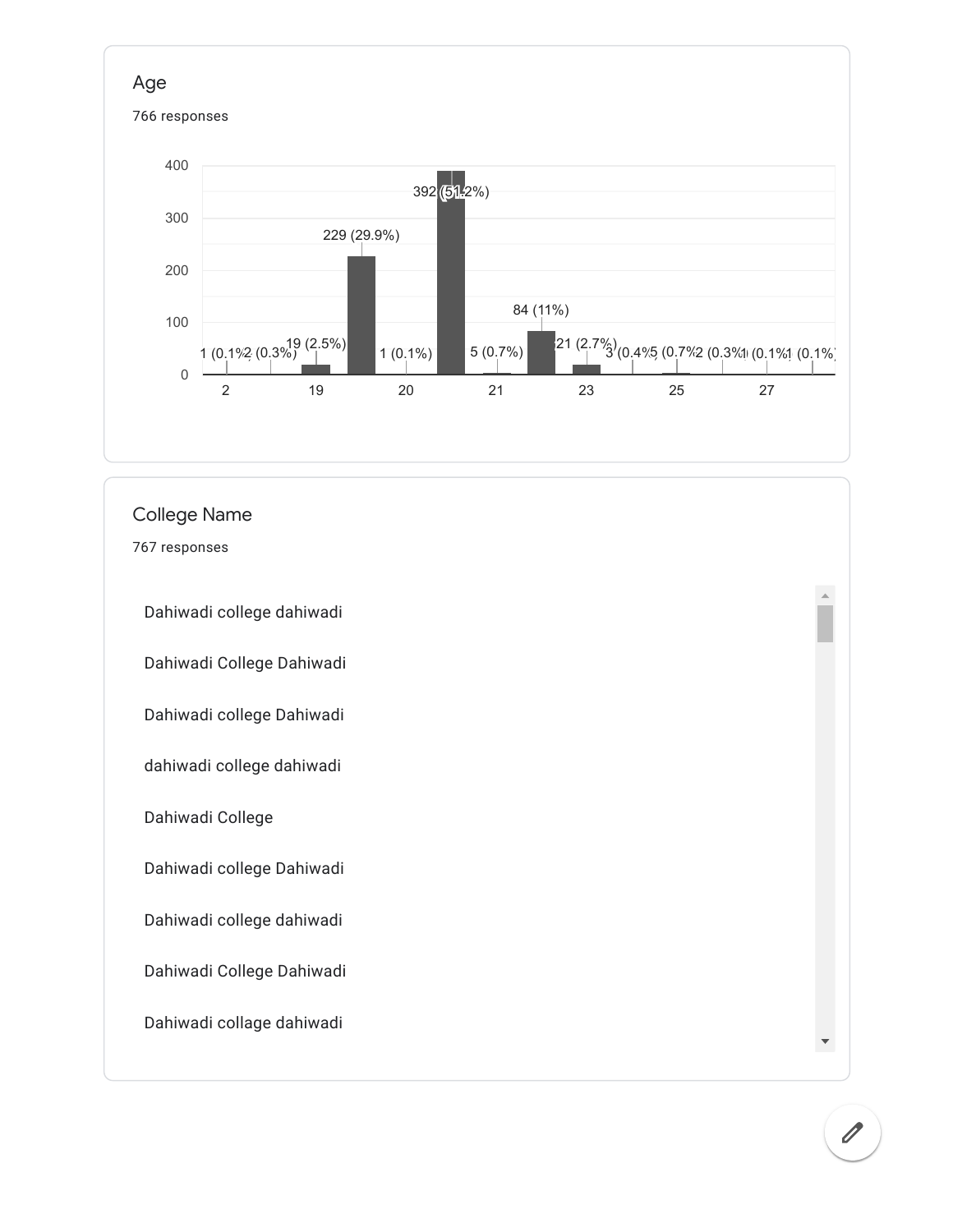

15.7%

36.6%

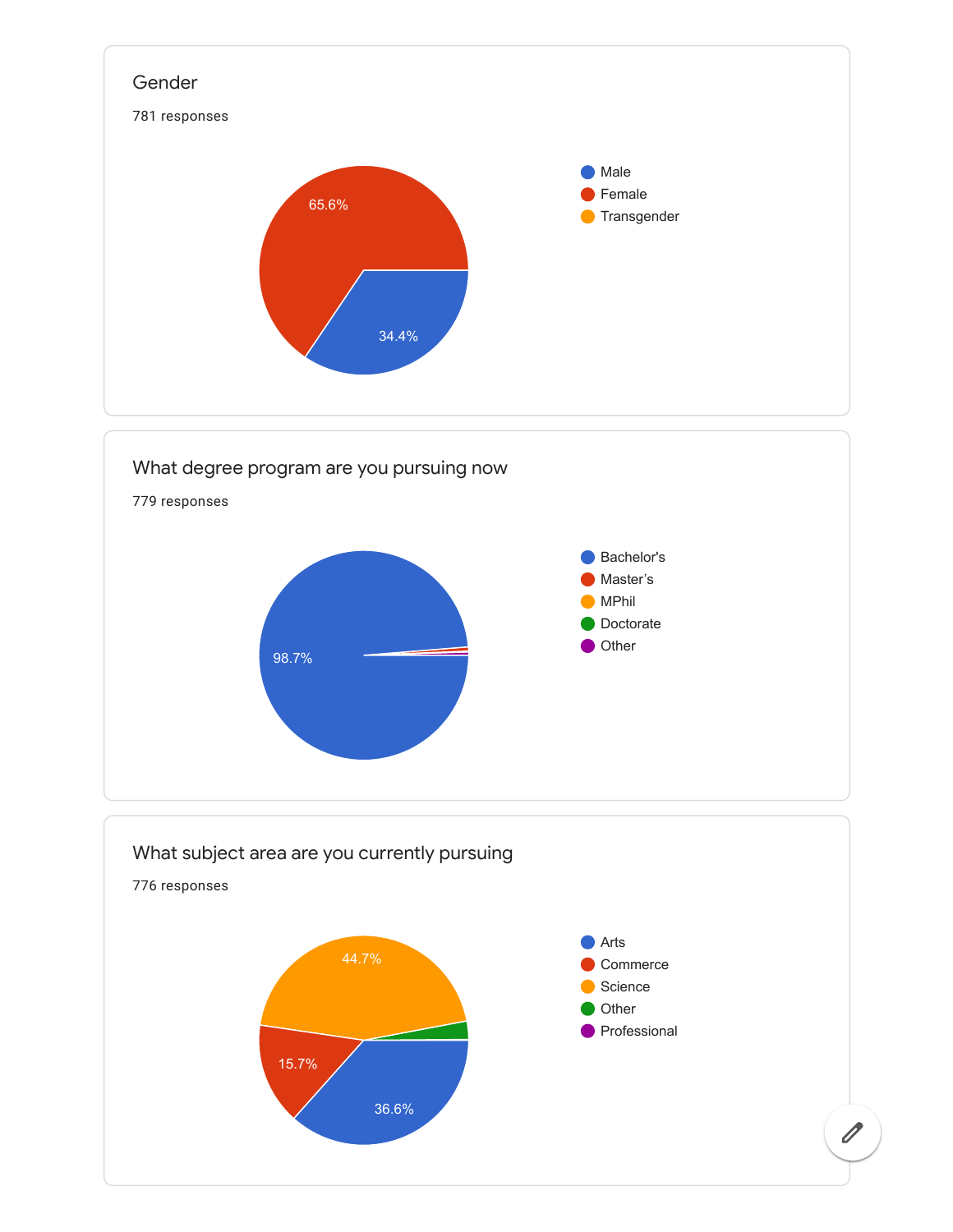

#### Instructions to fill the questionnaire

DEPARTMENT FEEDBACK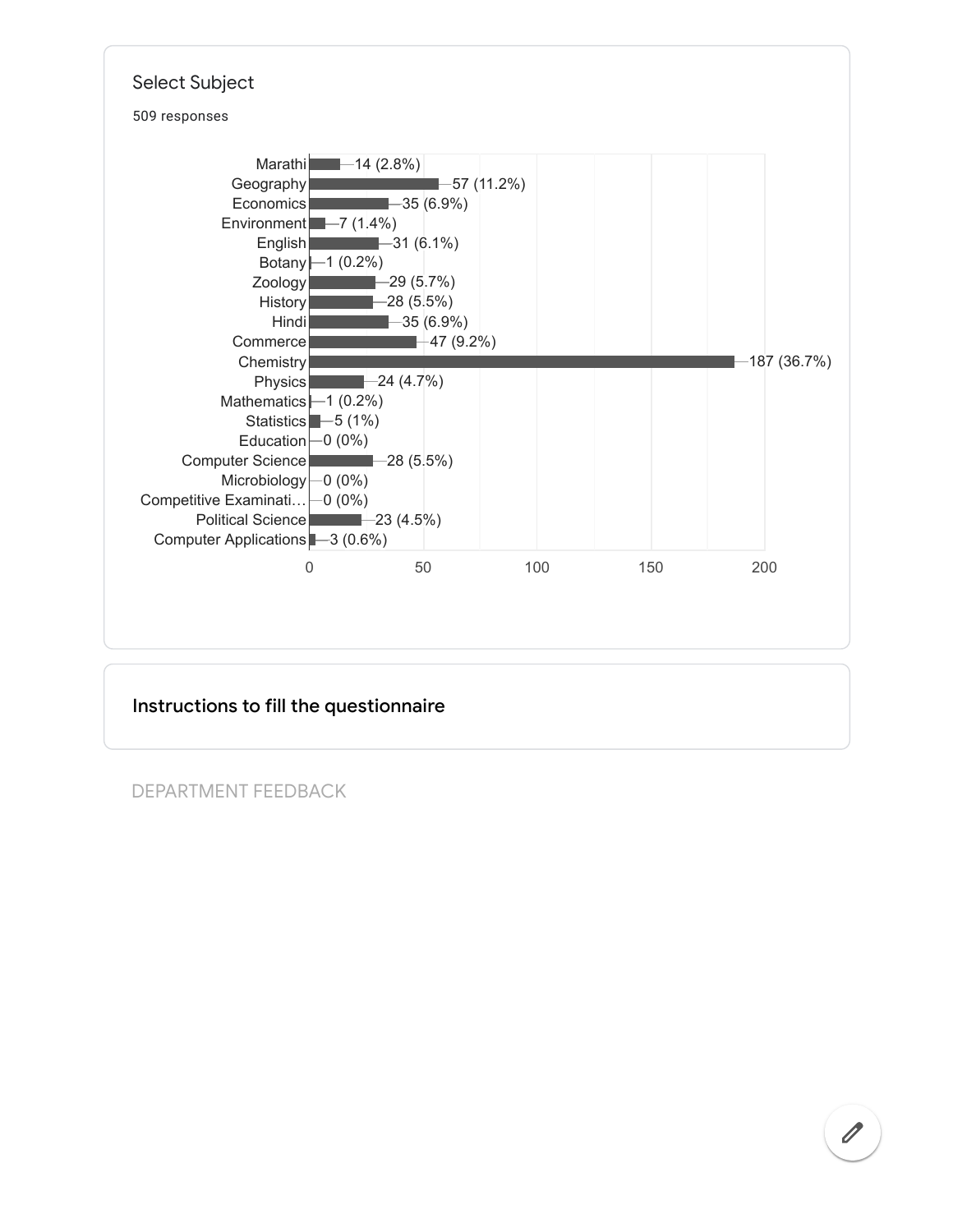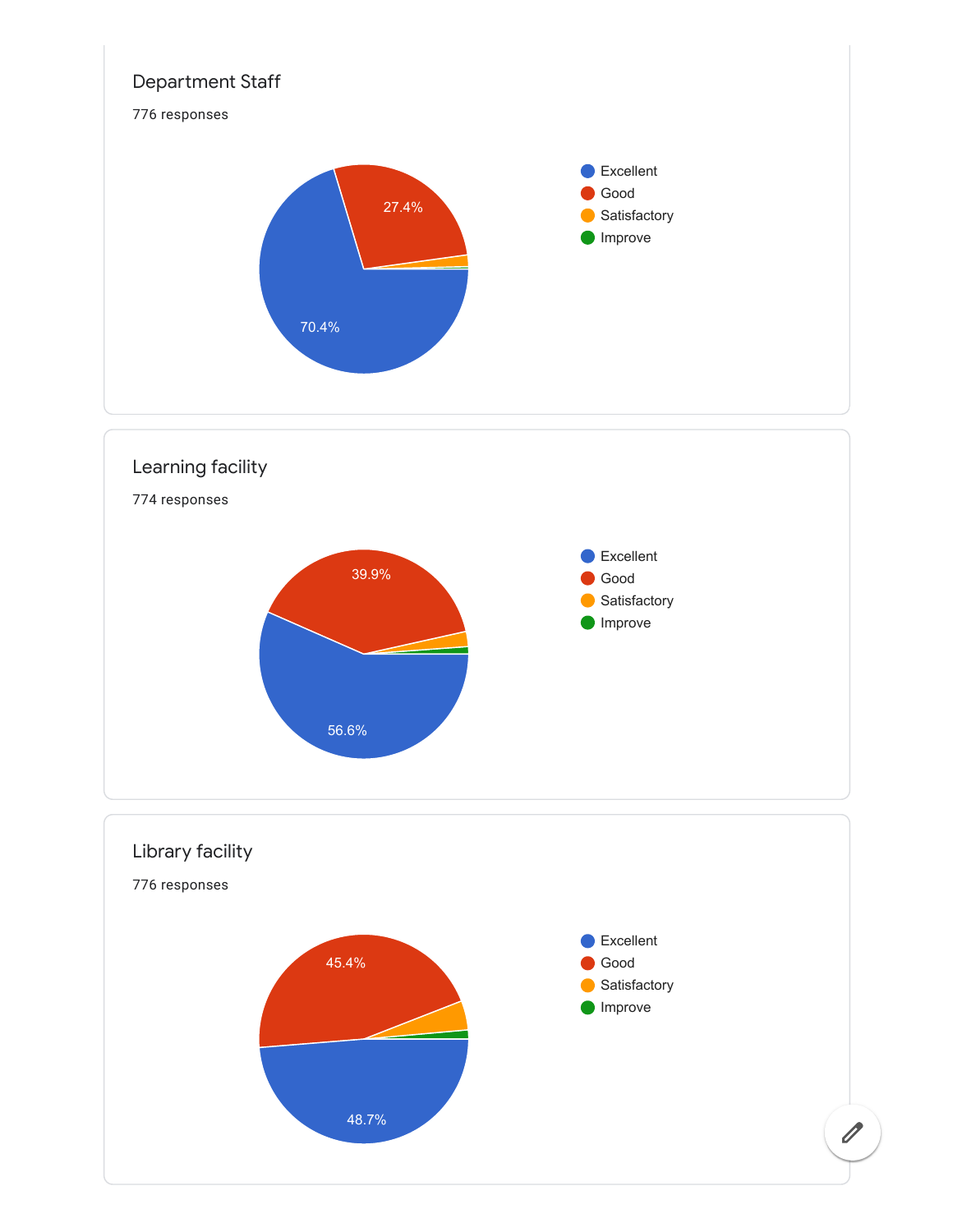

Criterion II – Teaching–Learning and Evaluation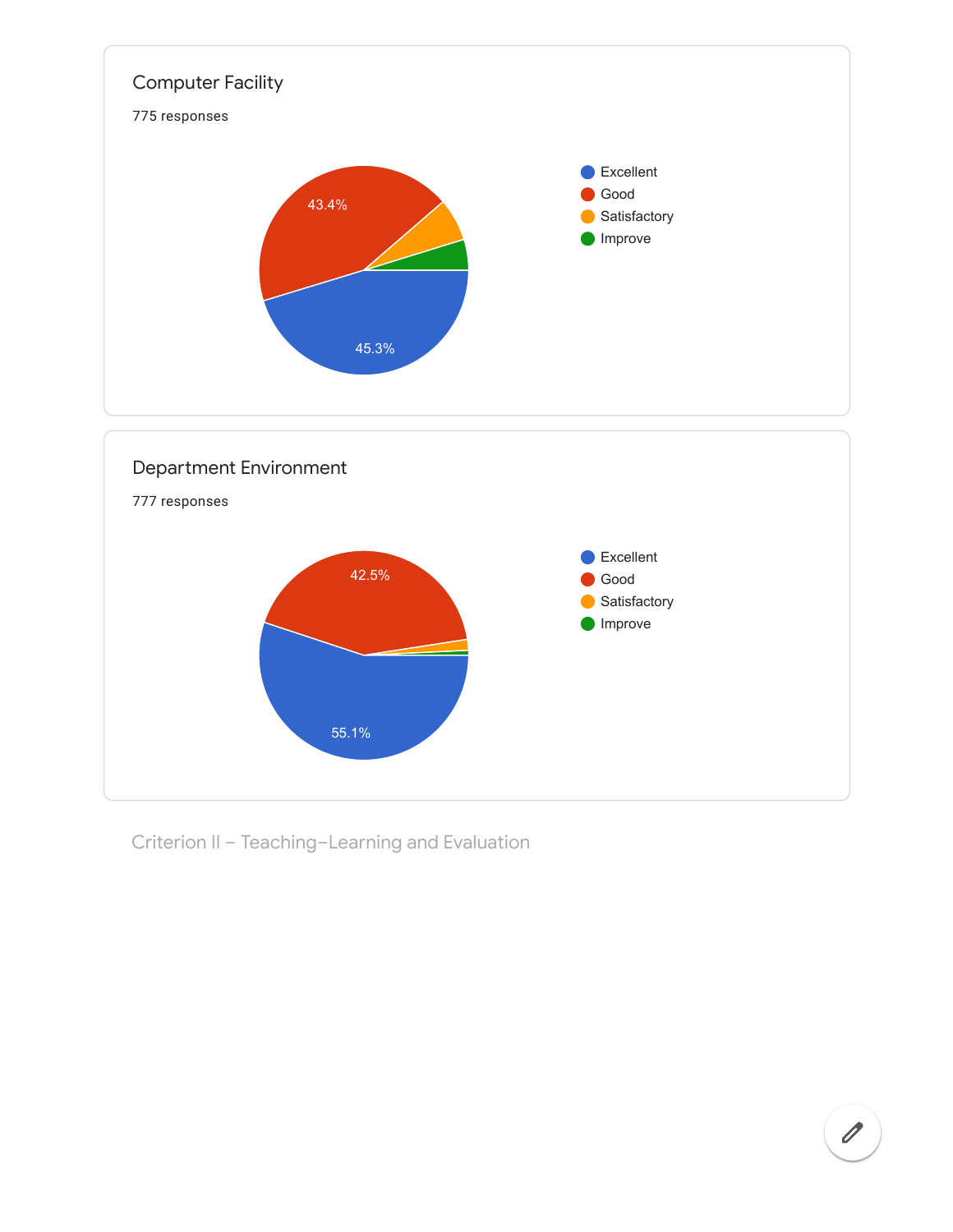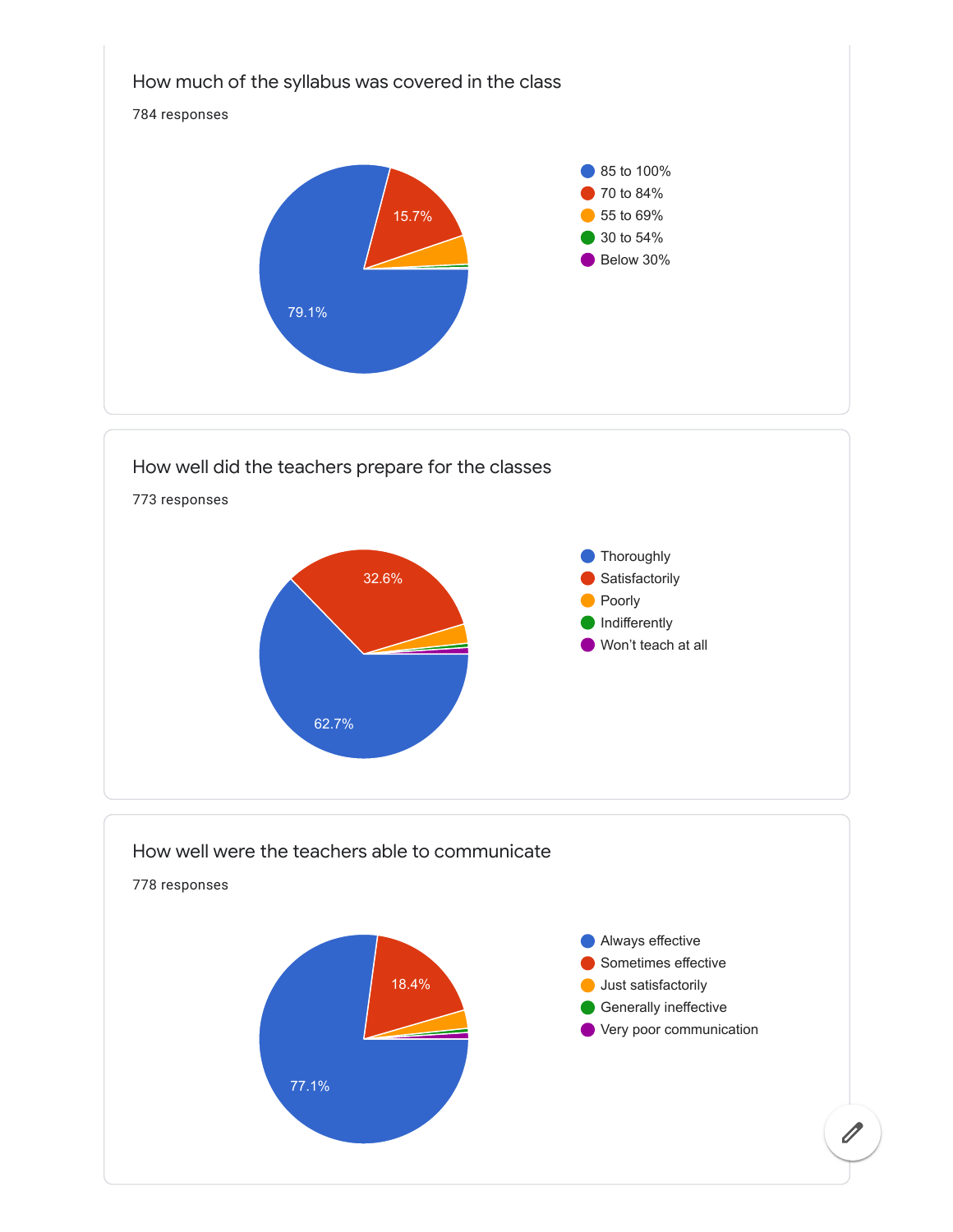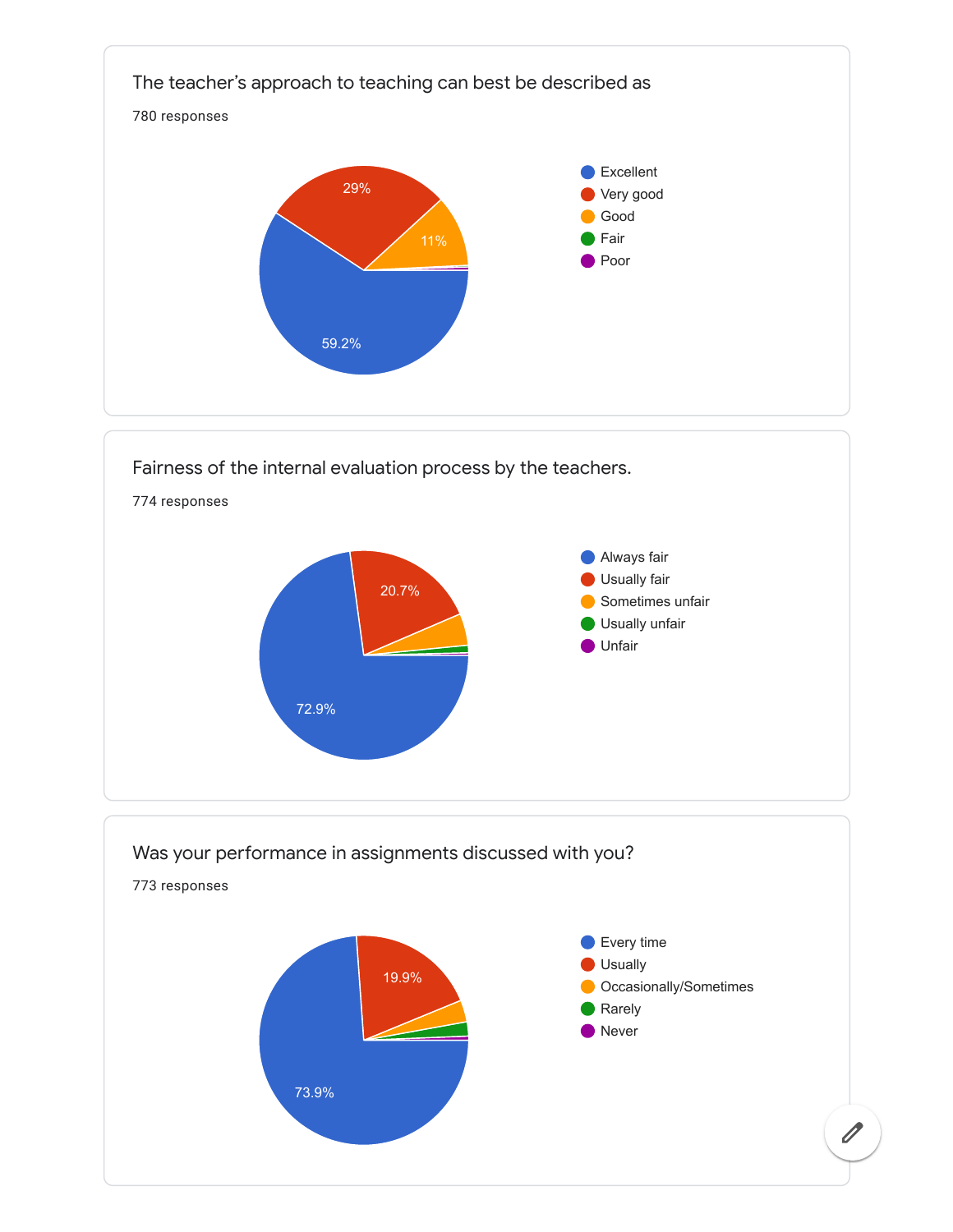

The teaching and mentoring process in your institution facilitates you in cognitive, social and emotional growth.

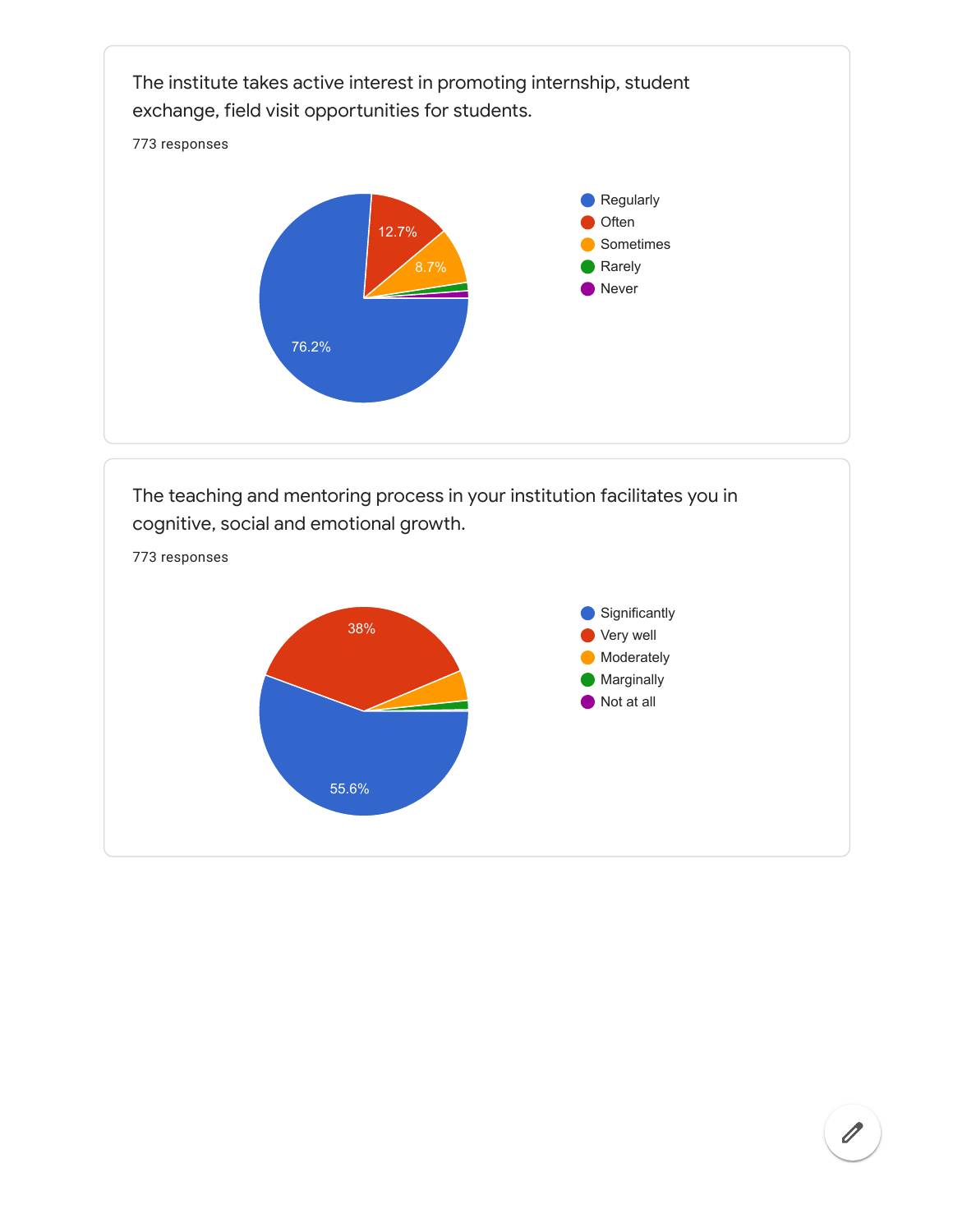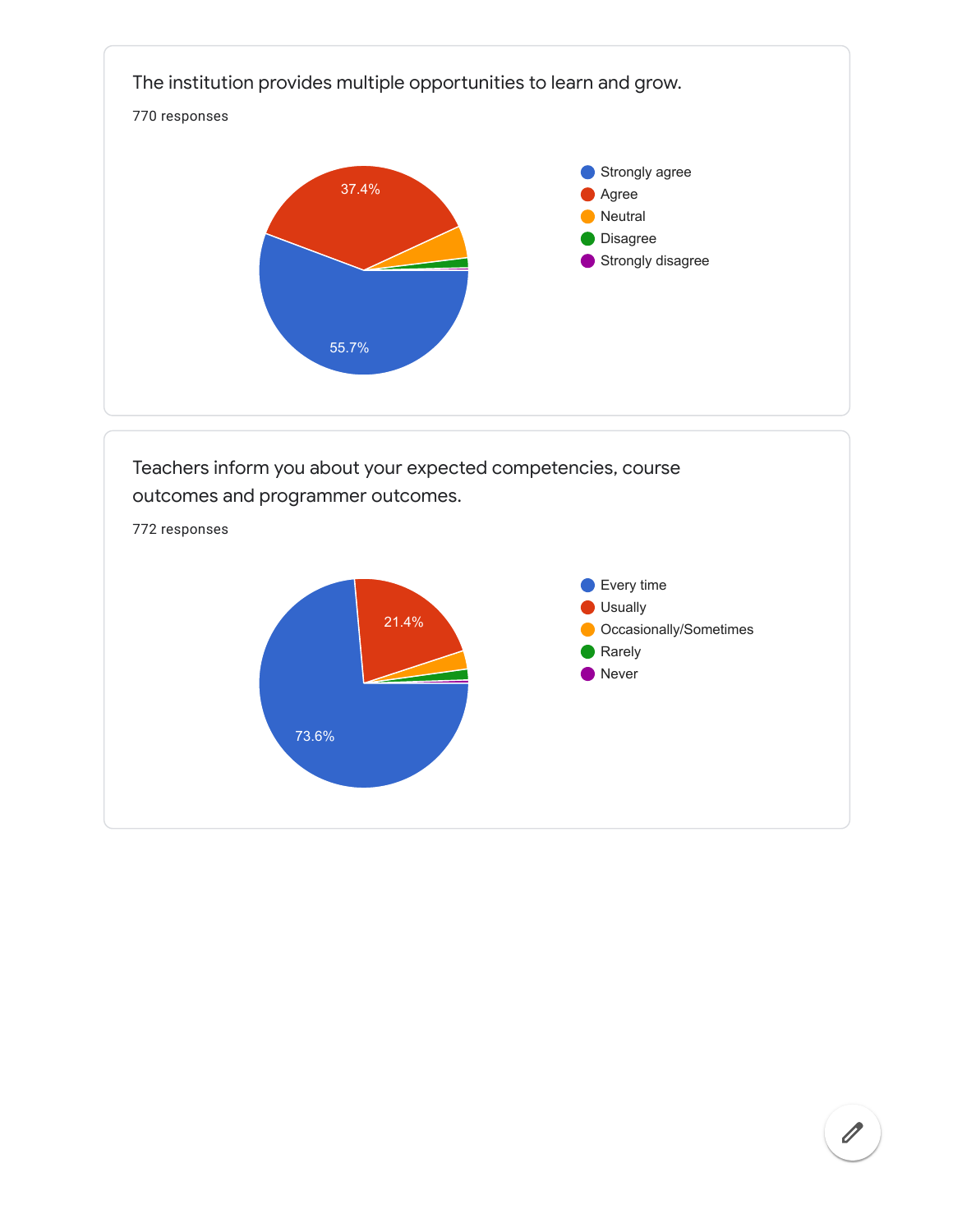

### $\overline{\mathscr{O}}$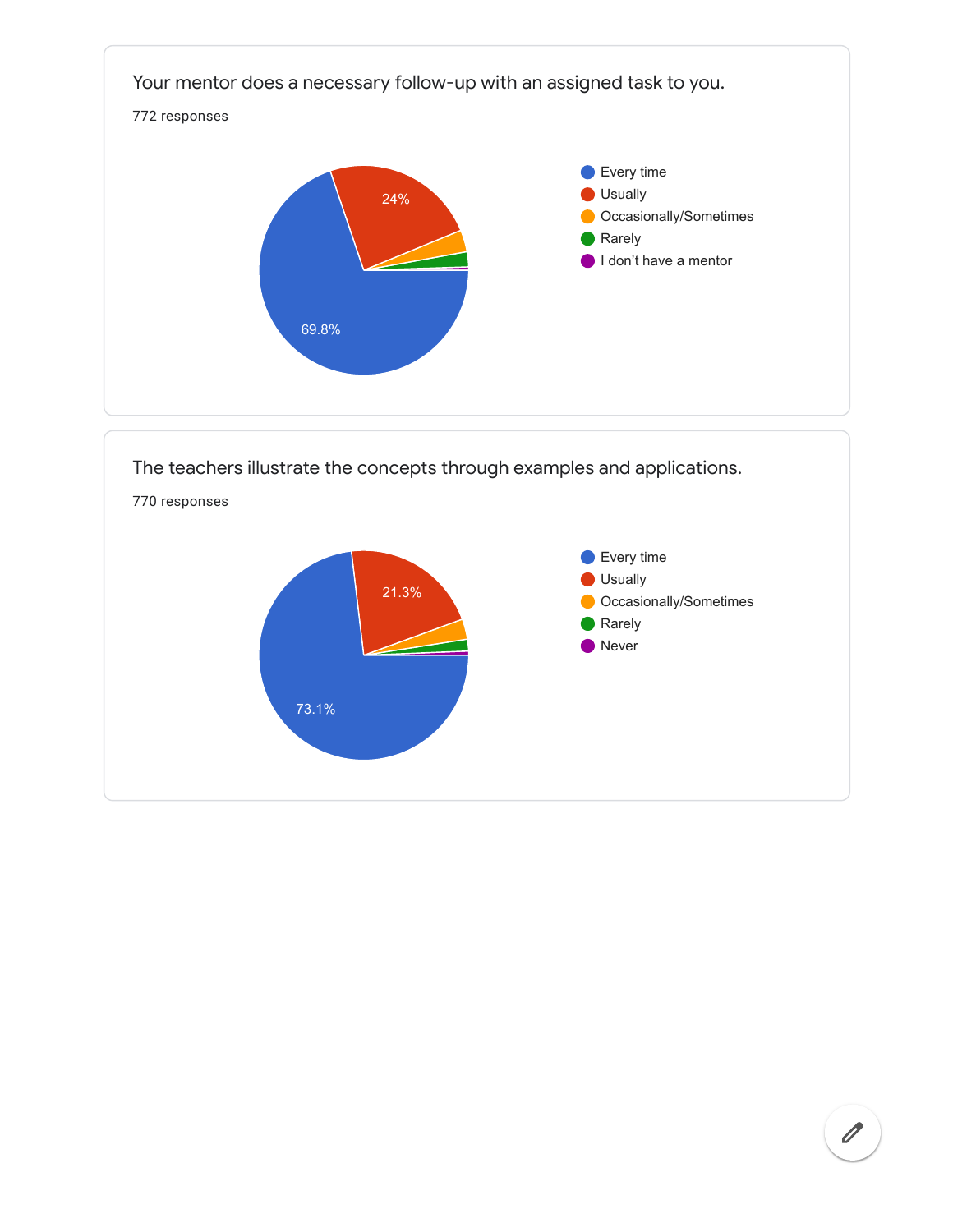

Teachers are able to identify your weaknesses and help you to overcome them.

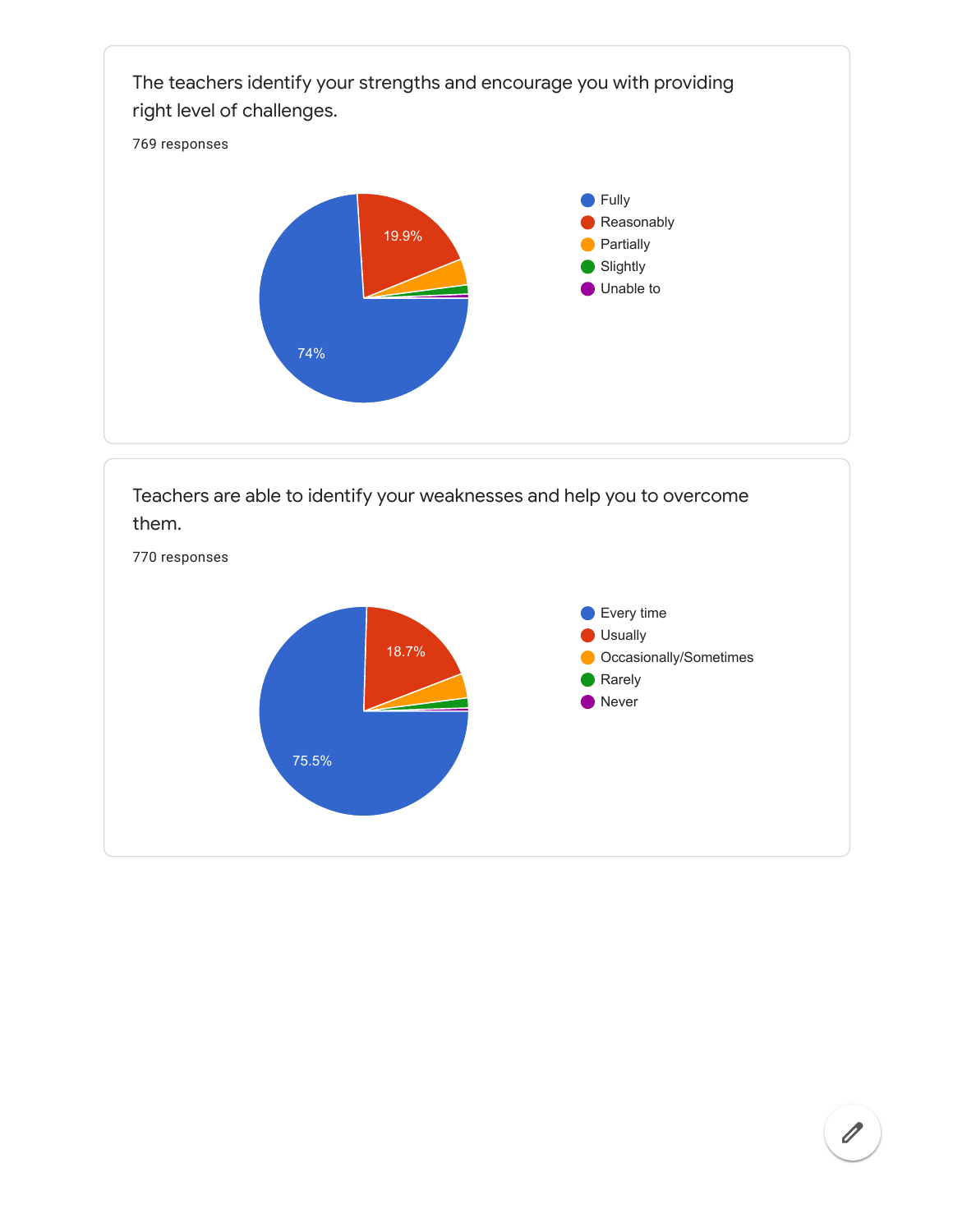

The institute/ teachers use student centric methods, such as experiential learning, participate learning and problem solving methodologies for enhancing learning experiences.

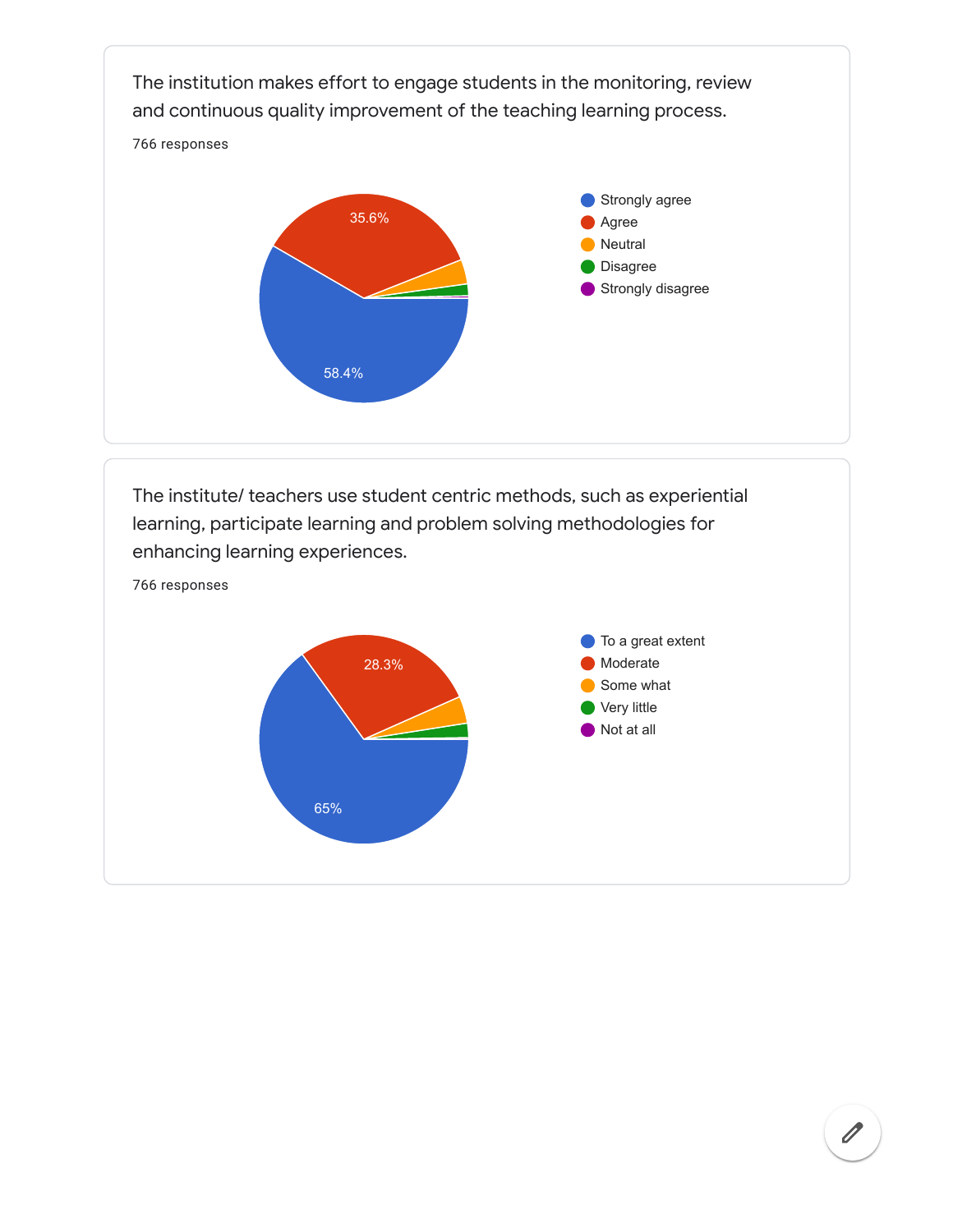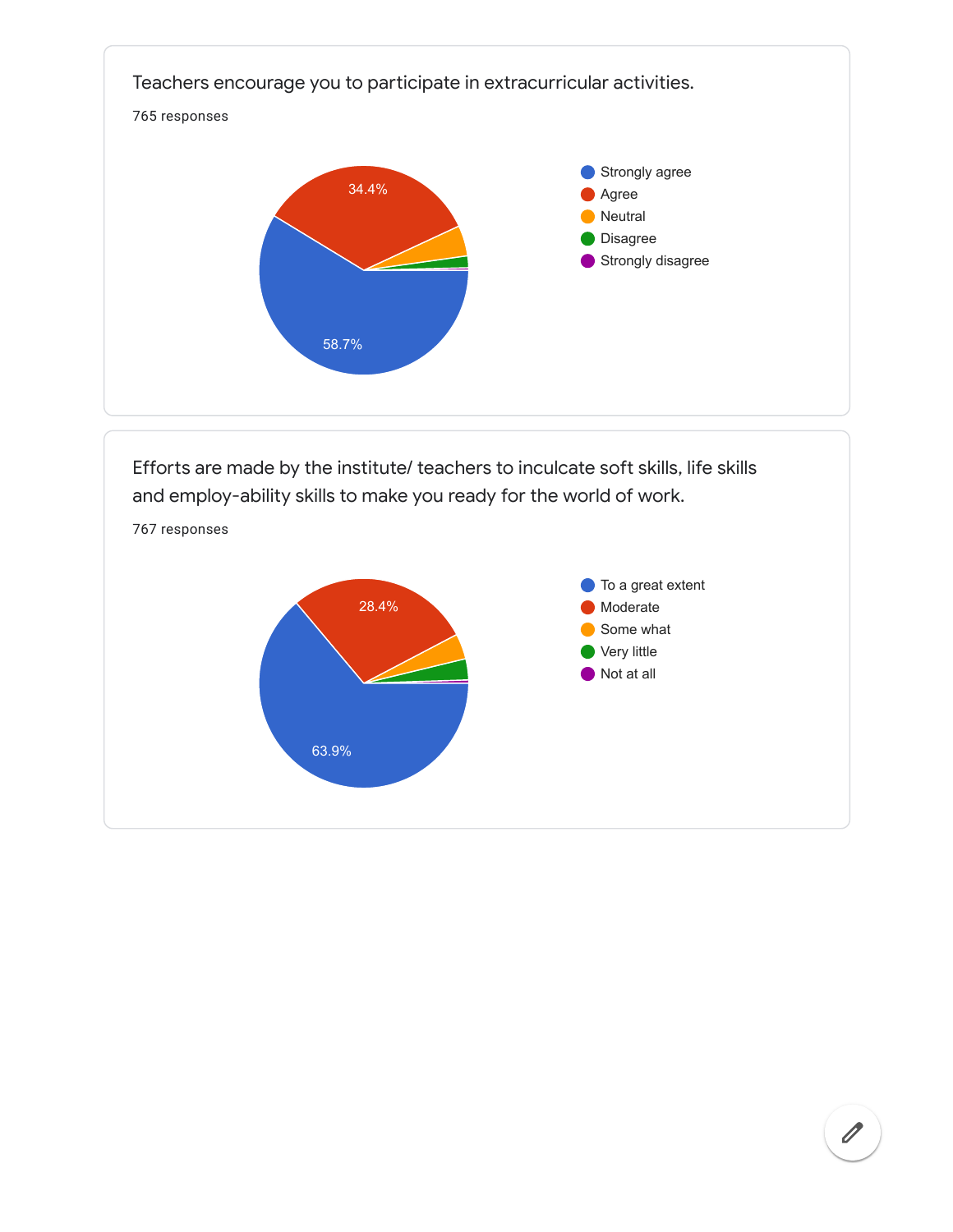

The overall quality of teaching-learning process in your institute is very good.

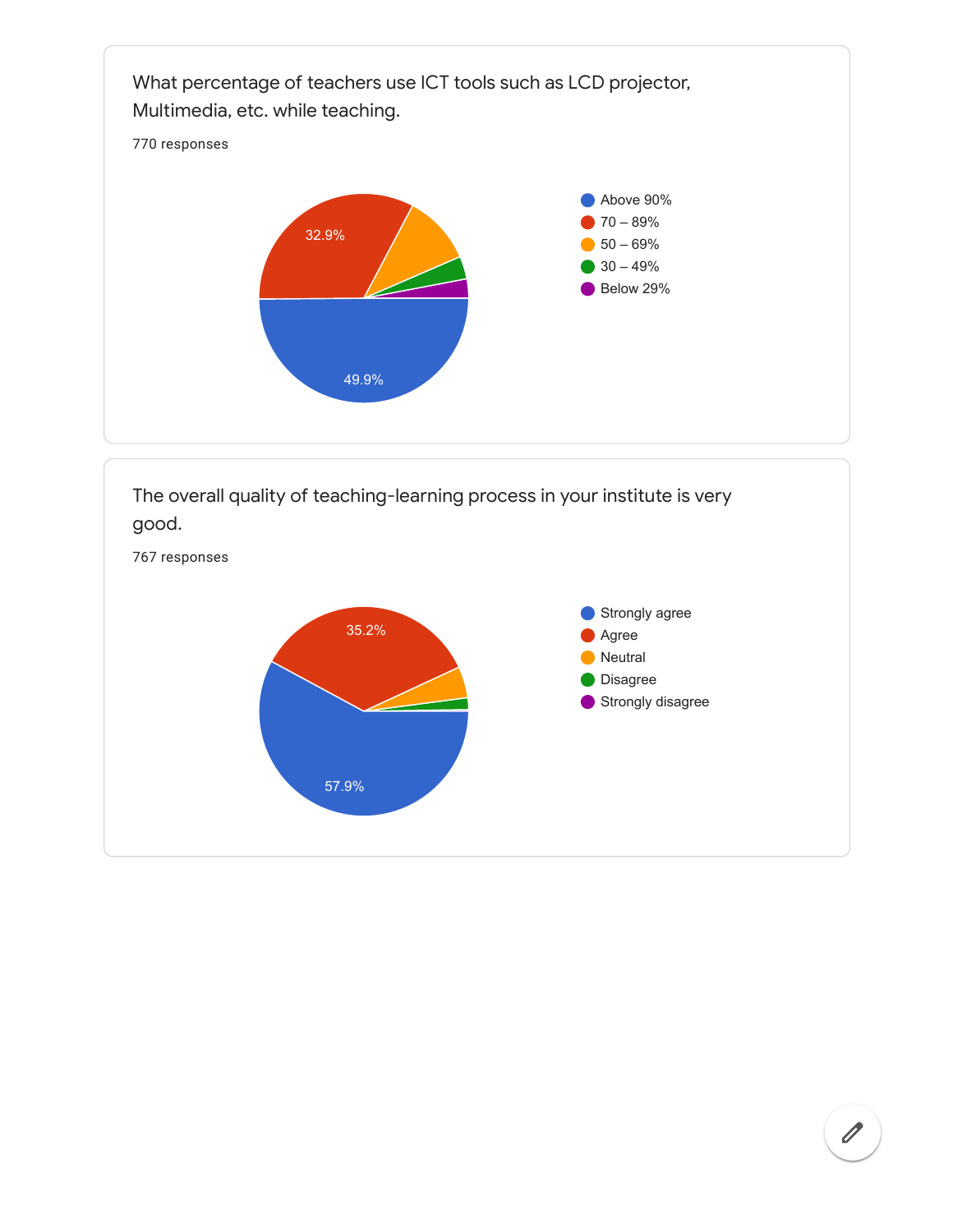| Give three observation / suggestions to improve the overall teaching - learning<br>experience in your institution.<br>198 responses |  |
|-------------------------------------------------------------------------------------------------------------------------------------|--|
| No                                                                                                                                  |  |
| Good                                                                                                                                |  |
| Everything is good                                                                                                                  |  |
| good                                                                                                                                |  |
| Very good                                                                                                                           |  |
| Excellent                                                                                                                           |  |
| No suggestion                                                                                                                       |  |
| Excellent facilities college campus                                                                                                 |  |
| Nice department                                                                                                                     |  |
|                                                                                                                                     |  |

This content is neither created nor endorsed by Google. [Report Abuse](https://docs.google.com/forms/d/1KCHP_9QI8eHRkZYTBE9WuaBunFOFMqIfhB7cGwDeNLs/reportabuse) - [Terms of Service](https://policies.google.com/terms) - [Privacy Policy](https://policies.google.com/privacy)

## Google [Forms](https://www.google.com/forms/about/?utm_source=product&utm_medium=forms_logo&utm_campaign=forms)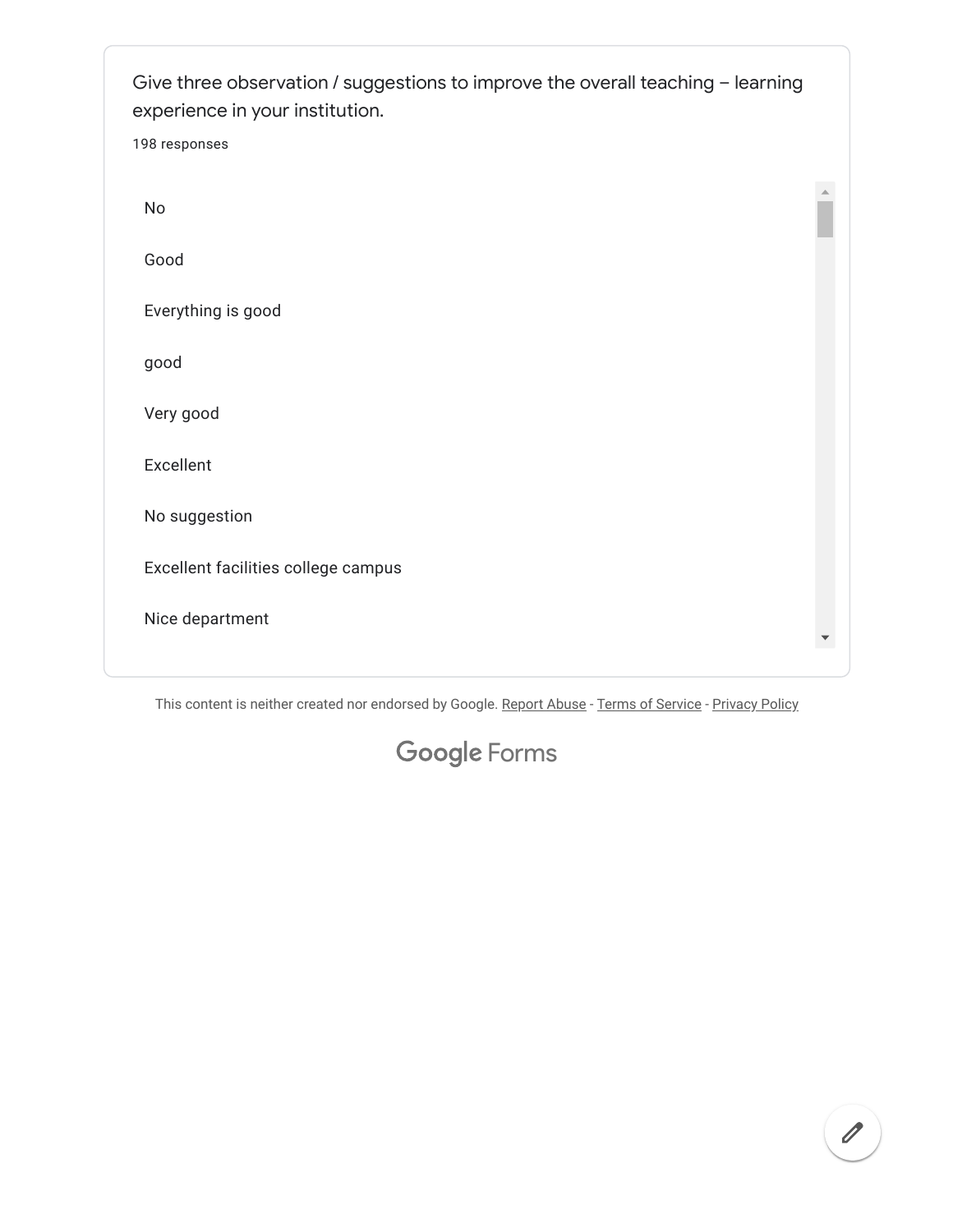# $\overline{\mathscr{O}}$